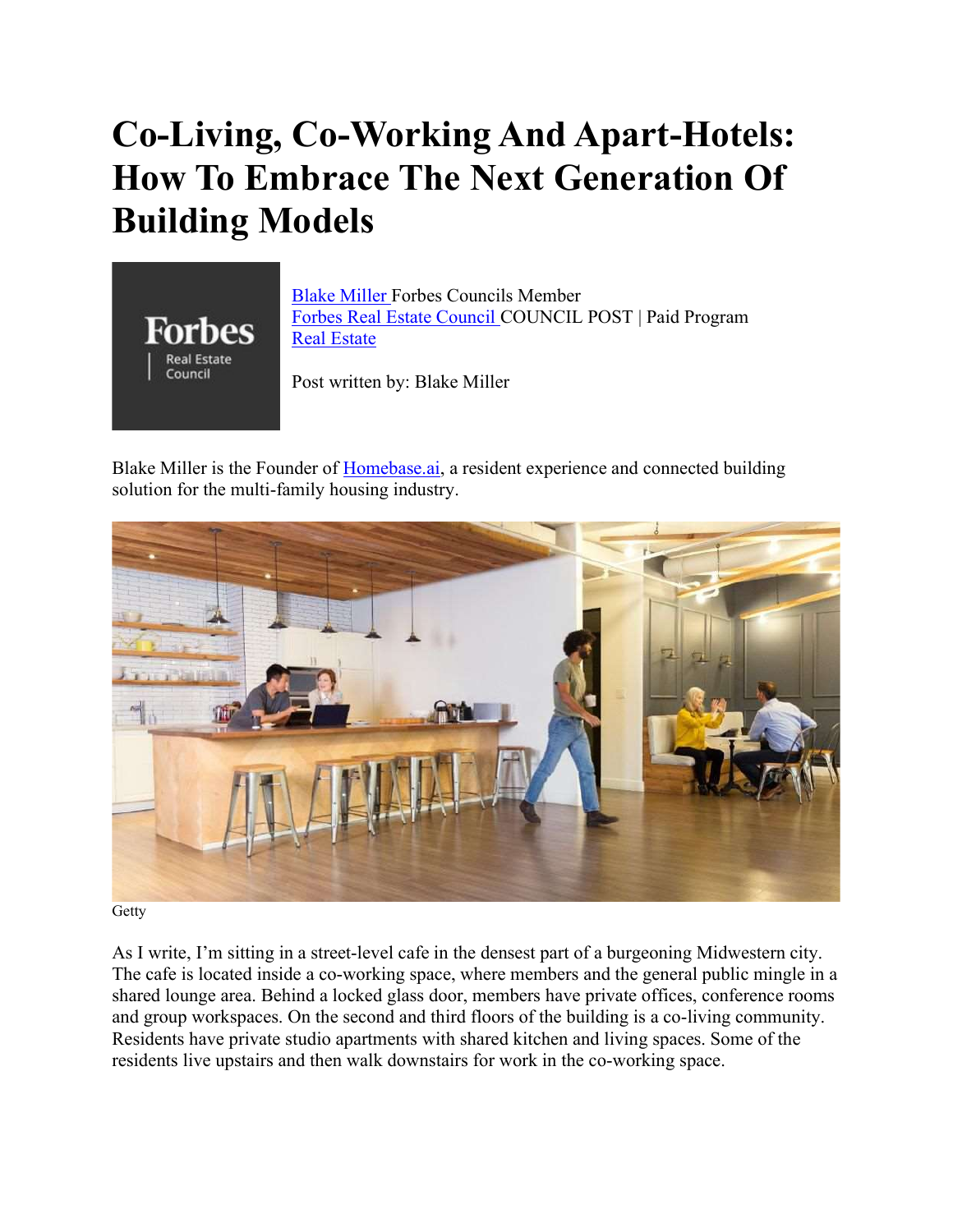If co-living isn't your style, across the street is a "traditional" apartment community, complete with its own co-working commons. One wing of the building is occupied by an apartment-hotel (apart-hotel) service, where guests can stay anywhere from one night to two months. Guests and residents share the building's amenity spaces.

Now, here's a question for you: Are these buildings considered multifamily, office space or hotels? The answer is all three. The lines between living and working spaces have blurred, and many residents prefer it that way.

My company helps developers and property owners prepare their buildings for the future. Since starting the firm in 2015, we have seen an explosion of new living and working models, which I believe is just the beginning of a decades-long trend in commercial real estate. With the right technology and mindset, any developer can position their properties to take advantage.

First, it's essential to understand what is driving this trend of blended building models.

• New technology: Just as smartphones gave rise to apps like Uber and Airbnb, cloud and IoT technology are enabling new ways to utilize building space. IoT-powered connected devices allow companies to manage buildings remotely and at scale. Sonder, an apart-hotel company that recently hit a \$1 billion valuation, would not be possible without smart locks, thermostats and building sensors.

• Sharing and gig economies: The U.S. is seeing massive shifts in the way people live, work and spend money. The gig economy has given millions of people freedom and flexibility in their work, creating a new class of six-figure freelancers and digital nomads. At the same time, millennials and Gen Zers are eschewing older symbols of wealth, preferring experiences over material items. The sharing economy gives people access instead of ownership, which includes housing options.

• Communal and collaborative mindset: What came first — the gig and sharing economies, or the communal and collaborative mindset that enables them? It's hard to say, but today they are self-reinforcing. Younger generations of Americans are highly social and want to live and work in close quarters with others. This explains not just co-working and co-living spaces, but also the desire for denser, walkable neighborhoods.

• Affordability: The final major trend is the ever-climbing housing prices in cities around the country. According to one Harvard study, nearly one-third of Americans were housing-costburdened (paying more than 30% of total household income) in 2017. The demand for affordable housing is driving the search for creative living solutions.

With so much in flux, preparing your properties for the future has never been more challenging. Understandably, many CRE professionals are hesitant to embrace new living/working models. The viability of some of these markets — especially co-living and apart-hotels — has yet to be proven in the U.S.